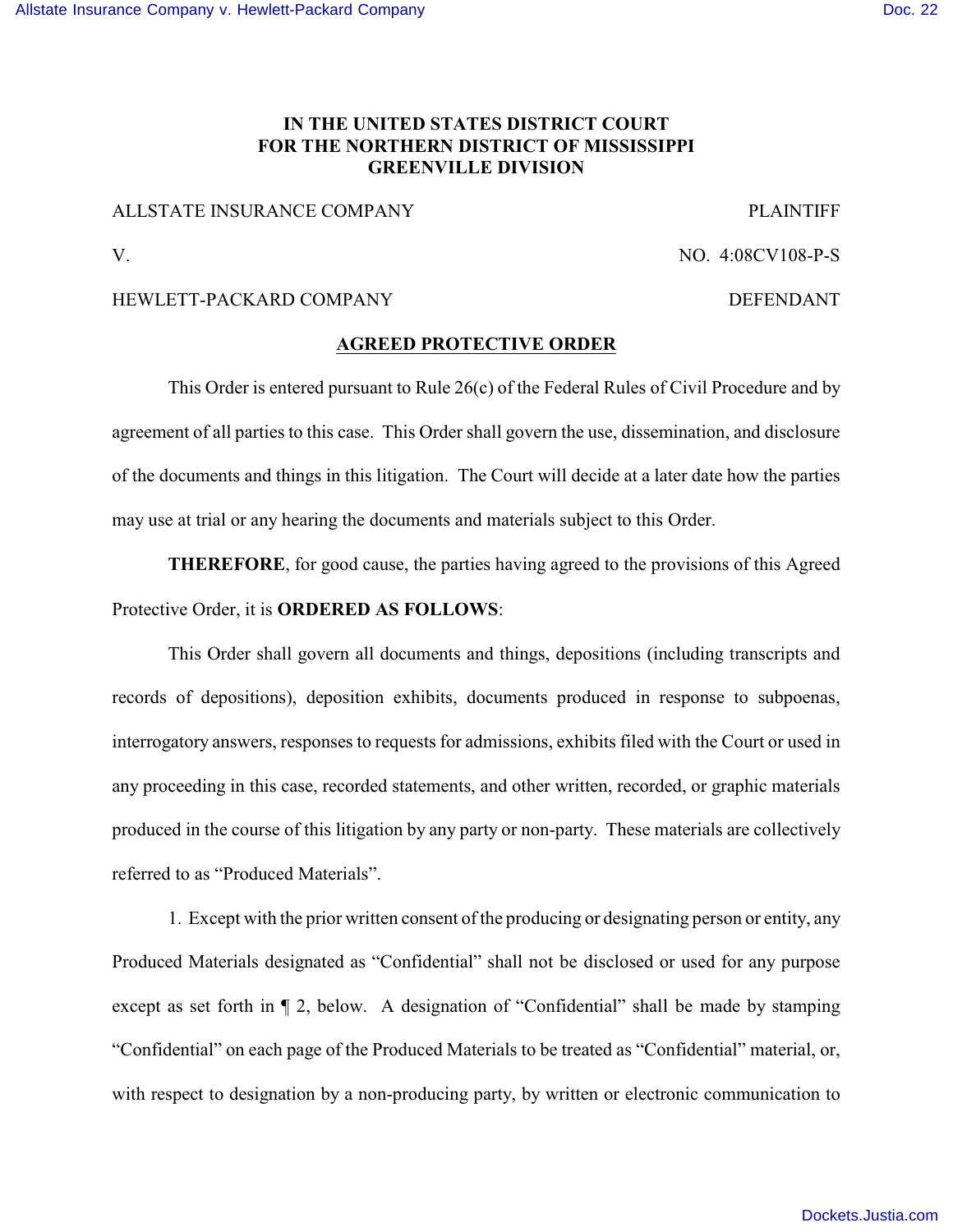counsel for all parties within 10 days of disclosure of the Produced Materials. The "Confidential" designation shall apply to the Produced Materials so stamped and to each and every copy, compilation, abstract, summary, digest, and by-product created by any recipient of the designated Produced Materials, all of which shall be treated and referenced as "Confidential" Produced Materials under the terms of this Order. The party identifying Produced Materials as "Confidential" shall be referred to as the "Designating Party" for purposes of this Order.

2. All "Confidential" Produced Materials shall be used solely for purposes of this litigation and shall not be used or disclosed for any other purpose. Under no circumstances, other than those specifically provided for in this or subsequent Court Orders or with the explicit consent in writing of the producing or designating person or entity, shall "Confidential" Produced Materials or the contents of such Produced Materials in any way whatsoever be revealed, disseminated, disclosed, shown, or otherwise made known to persons or entities other than the following: (i) individual parties and employees of the parties to this case, including in-house counsel, but only to the extent reasonably necessary for that party to prosecute or defend this case; (ii) counsel of record for the parties in this case; (iii) legal staff, clerical, and other assistants employed by counsel of record; (iv) persons retained with respect to this litigation by counsel for any named party as consulting experts and/or expert witnesses; (v) the Court, its support personnel, and court reporters; (vi) fact witnesses and potential fact witnesses, provided that the party desiring to give these witnesses access to "Confidential" Produced Materials shall, before giving any such access, (a) provide in writing to the Designating Party the identity of any such witness and the documents to be disclosed to that witness, and (b) obtain written permission from the Designating Party to make the disclosure as requested; and (vii) other persons, as agreed in advance of disclosure in writing or on the record by all parties,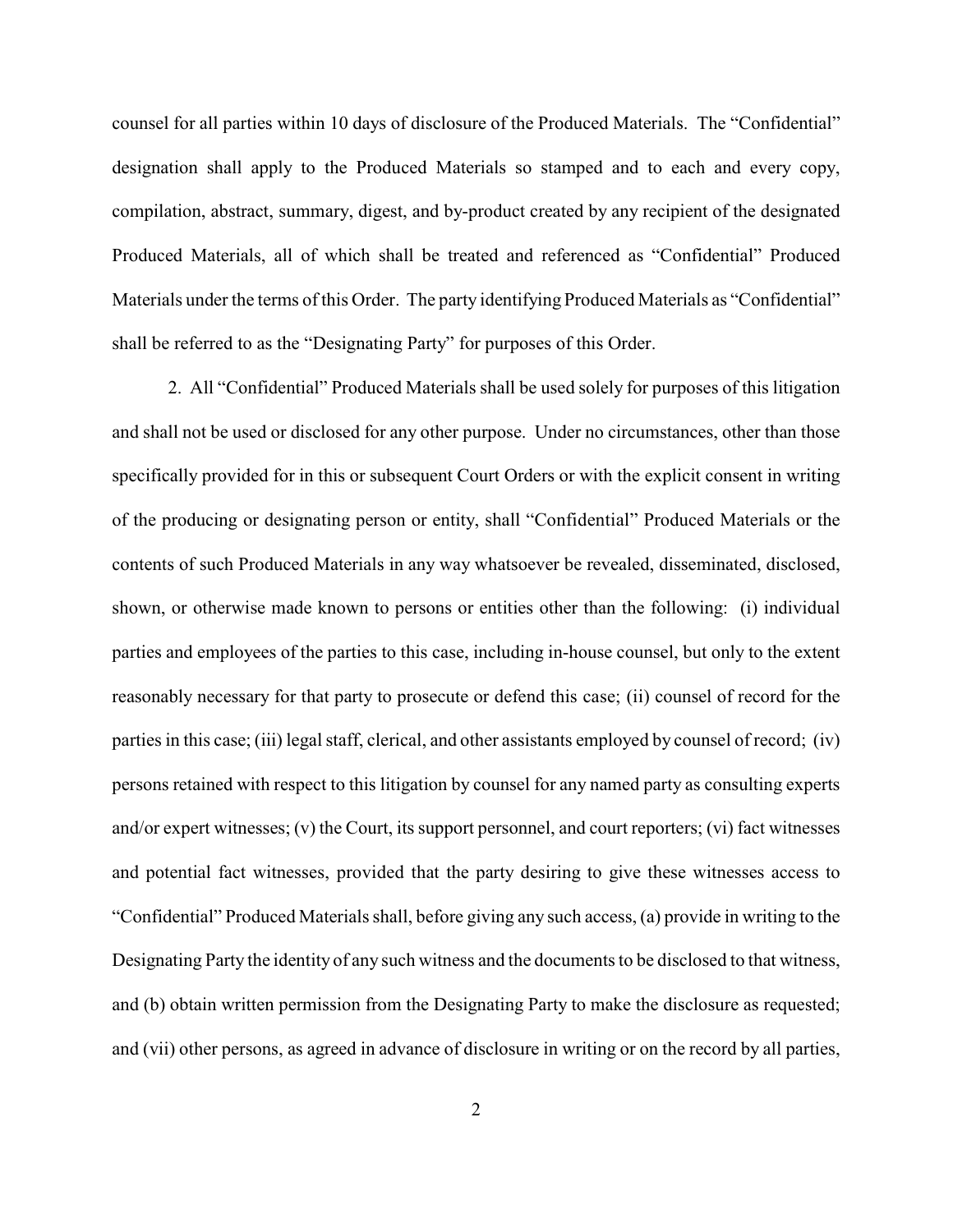to whom counsel seeking agreement in good faith believes it is necessary to disclose such "Confidential" Produced Materials to prepare a party's case-in-chief or defense to claims or to prepare for trial or any hearing.

3. Each person given access to "Confidential" Produced Materials pursuant to this Order shall be advised by counsel for the party giving such access that the Produced Materials are being disclosed pursuant and subject to the terms of this Order. In addition, prior to disclosure of any "Confidential" Produced Materials to any person permitted under ¶ 2(iv), (vi) and (vii), above, counsel for the party giving such access shall provide a photocopy of this Order to the person and shall require such person to sign a copy of the Protective Order Confidentiality Agreement attached as Exhibit A, making that person subject to this Order. The original of the signed Protective Order Confidentiality Agreement must be retained by counsel for the party making disclosure to any such person and that counsel shall produce that original for inspection and copying within a reasonable time after receiving a demand from counsel for any other party or any producing or designating person or entity.

4. In the event that counsel for any party files with the Court any "Confidential" Produced Materials, such Produced Materials and all papers containing or making reference to such Produced Materials shall be filed in a sealed envelope that shall be labeled in bold face type at least 14 point in size as follows:

> *Allstate Insurance Company v. Hewlett-Packard Company***, No. 4:08CV108-P-S (N.D. Miss.) These materials are subject to Protective Order entered February 6, 2009. This envelope contains confidential documents filed in this case by [name of party] and is not to be opened, and the contents are not to be**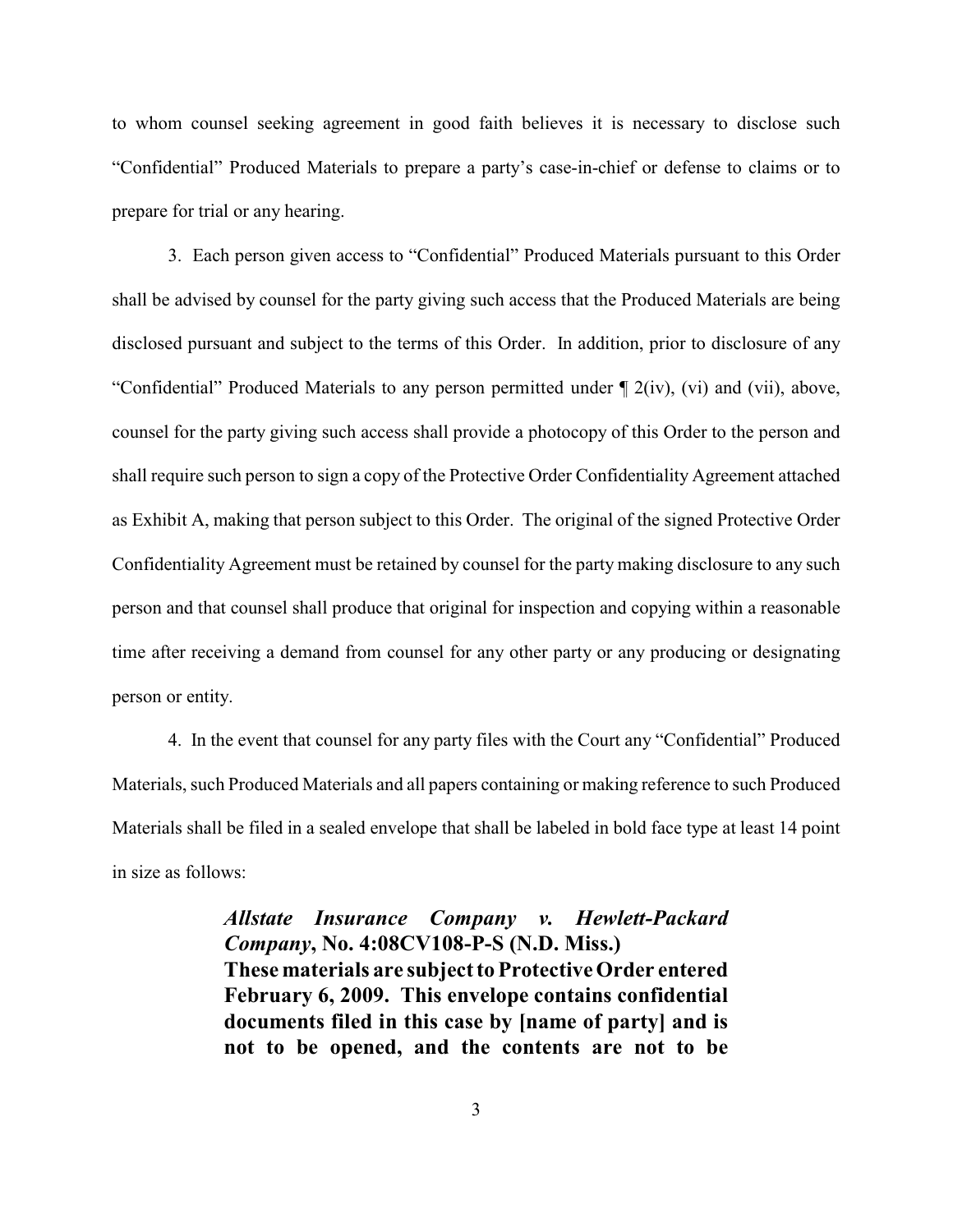## **displayed, copied, revealed, or disseminated, except by Order of this Court.**

5. At depositions or hearings in this case, a party, witness, or other person or entity possessing standing may designate documents or other materials produced or used at that deposition in conformity with the terms of this Order. A party, witness, person or entity possessing standing may also designate portions of the testimony or affidavits to be treated as "Confidential" contemporaneous with the giving of the testimony. The cognate portions of the record and the documents or materials produced shall be marked "Confidential" in accordance with the terms of this Order and shall be treated in the same manner as other "Confidential" Produced Materials.

6. During a deposition, a witness may be shown "Confidential" Produced Materials and questioned about those Produced Materials if the witness authored, reviewed, or received such Produced Materials or had knowledge of the specific contents of such Produced Materials before the deposition. The fact that this such disclosure occurs at a deposition shall not alter the status of the Produced Materials as "Confidential" under this Order nor operate in any other way as a waiver or estoppel against any party, witness, or third party.

7. Any party may also designate information disclosed at such deposition as confidential by notifying all of the parties in writing within thirty (30) days of receipt of the transcript, of the specific pages and lines of the transcript which should be treated as confidential thereafter. Each party shall attach a copy of such written notice or notices to the face of the transcript, and each copy thereof in his possession, custody or control. All deposition transcripts shall be treated as confidential for a period of thirty (30) days after the receipt of the transcript. To the extent possible,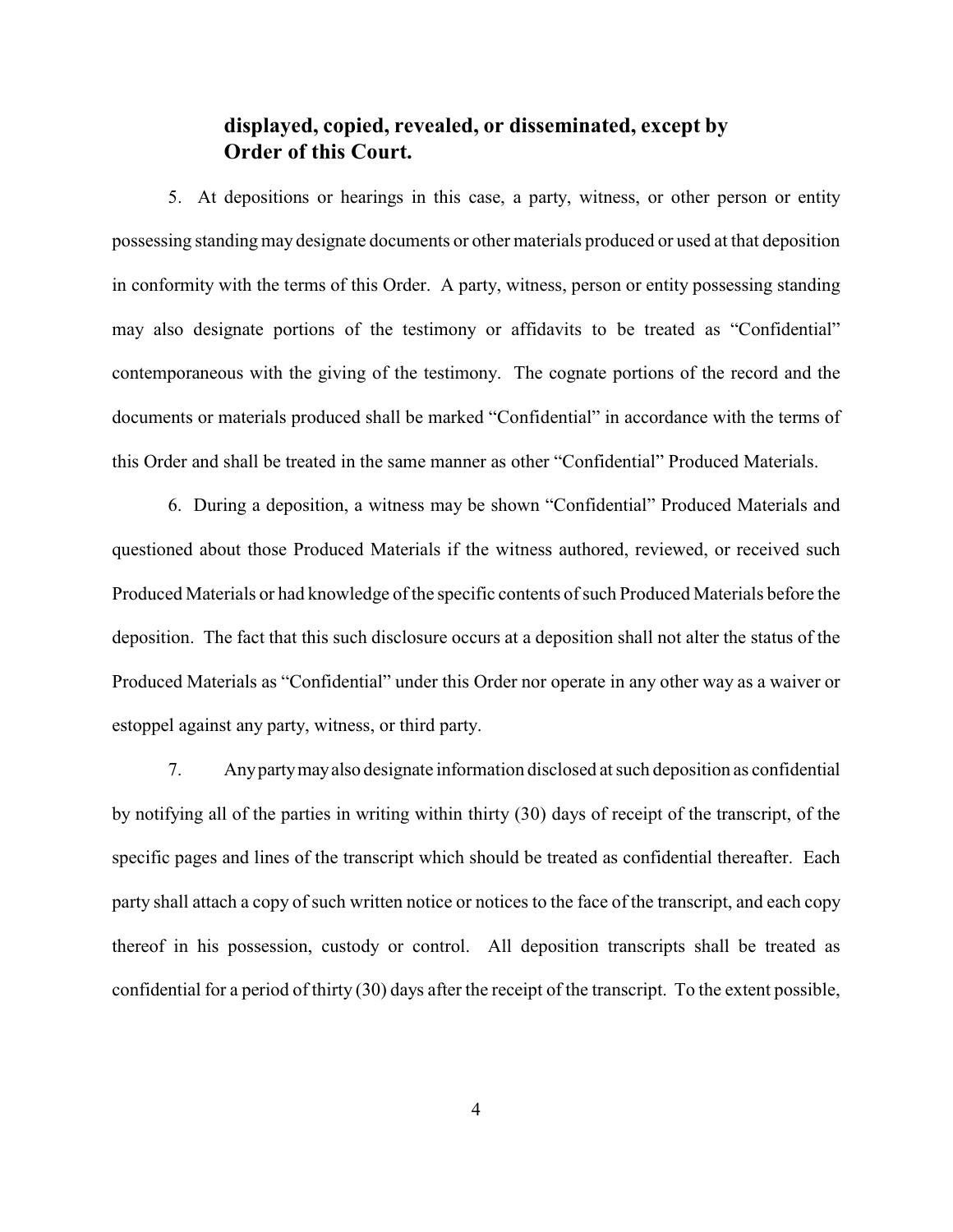the court reporter shall segregate into separate transcripts information designated as confidential with blank, consecutively numbered pages being provided in a non-designated main transcript.

8. A party, person, or entity may designate Produced Materials as "Confidential" only when that party, person, or entity has a good faith belief that such designation is reasonably necessary to protect the interests implicated by disclosure without such designation. In addition, the party, person, or entity may designate only those portions of such Produced Materials that the party, person, or entity in good faith believes necessary to protect those interests, and shall avoid blanket designations and designations of parts of the Produced Materials not related to parts the party, person, or entity seeks to protect from disclosure.

9. If any party disagrees with the designation of Produced Materials as "Confidential", counsel shall attempt to resolve the disagreement without the Court's intervention. If, after good faith consultation, counsel are unable to resolve the disagreement, any party may present the dispute to the Court for resolution by motion. Pending the Court's resolution of the motion, the Produced Materials at issue shall continue to be treated as "Confidential", as designated pursuant to this Order.

10. Nothing in this Order shall prevent any party or other person or entity subject to this Order from seeking modification of or relief from this Order or from objecting to discovery or any other matter that it believes to be improper or as to which it believes this Order provides insufficient protection. The use of the term "Confidential" by virtue of documents being designated as such pursuant to this Order shall not raise any inference as to the confidentiality or legal status of such Produced Materials or constitute a finding or admission that such Produced Materials are, in fact, confidential or proprietary in nature or otherwise entitled to protection from disclosure. Nothing in this Order or the parties' agreement to it shall be deemed or construed as an adjudication or waiver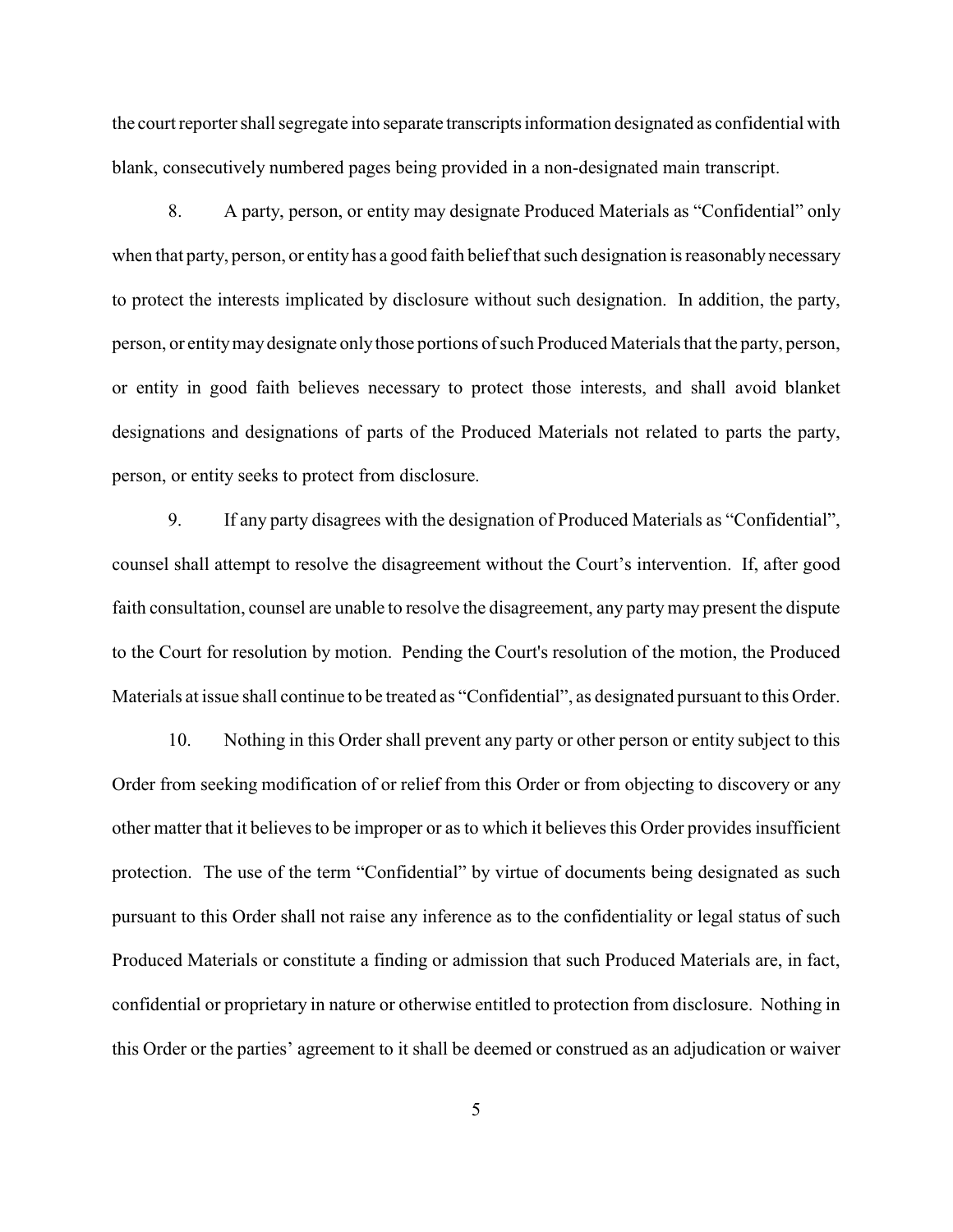of any objection or contention. In addition, disclosure of Produced Materials pursuant to discovery or the procedures set forth in this Order does not constitute a waiver of any trade secret, intellectual property, proprietary right, or other right or claim to, in, or with respect to any Produced Materials.

11. The inadvertent failure to designate Produced Materials as "Confidential" shall not constitute, or have the effect of, a waiver of any claim that such material or any similar material should be treated as "Confidential", provided that the producing party takes steps to designate such Produced Materials within a reasonable time of learning of the inadvertent disclosure. Before such later designation occurs, the disclosure in good faith by any party or by any person or entities bound by this Order of such inadvertently disclosed Produced Materials shall not constitute a violation of this Order.

12. Within thirty (30) days after the conclusion of this litigation, whether by settlement or the entry of a final, non-appealable judgment by the appropriate Court, including any appellate court, all "Confidential" Produced Materials pursuant to this Order shall be returned to the person or entity that produced them or, in the alternative, destroyed; except that counsel for each party may retain one complete set of documents filed with the Court in this action and all counsel shall be permitted to retain copies of "Confidential" material to the extent such Produced Materials are part of counsel's work product. If any party chooses to destroy rather than return "Confidential" Produced Materials, counsel for that party must state in writing that the destruction was completed under the supervision of that counsel. In discharging this duty, counsel shall be responsible for the return or destruction of all "Confidential" Produced Materials provided by counsel to other persons or entities pursuant to ¶ 3 of this Order.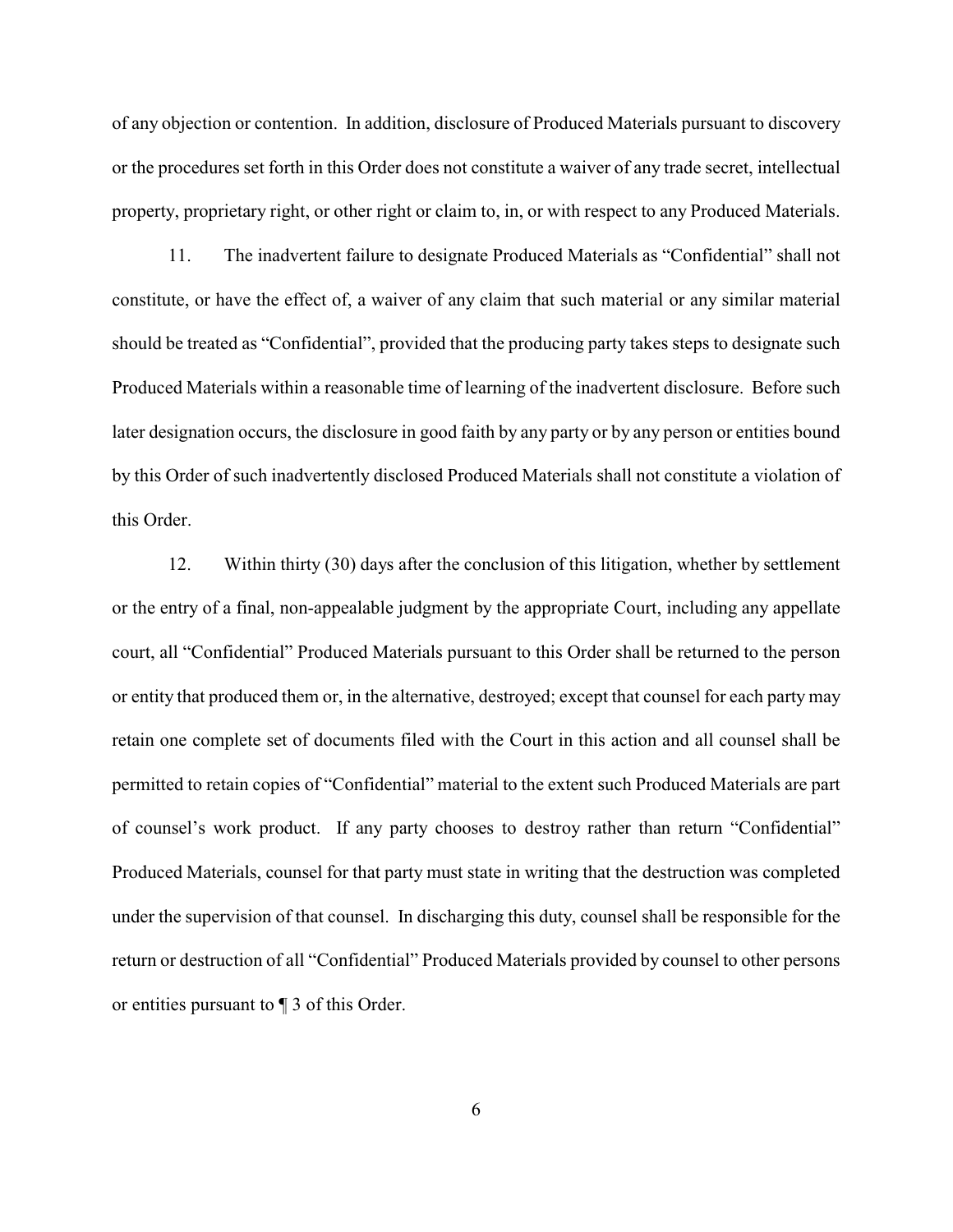13. After the termination of this litigation by entry of final judgment in this case or by any settlement, discontinuance, dismissal, adjudication, or other disposition of this action, this Order shall continue to be binding upon the parties and upon all persons who have signed the Protective Order Confidentiality Agreement.

14. Disclosure of any document or information covered by this Order pursuant to a subpoena or administrative order to anyone other than the persons identified in ¶ 2, above, shall be made only after the recipient of the subpoena gives to the person or entity that produced or designated the Produced Material as "Confidential" written notice of the intent to disclose and after the Designating Party has an opportunity within ten (10) business days after receipt of such notice to seek additional protection from the Court; provided, however, that if the return date of any such subpoena or administrative order is less than ten (10) business days from the date that subpoena or administrative order was received, written notice of the intent to disclose shall be given by the recipient of the subpoena to the Designating Party by facsimile and telephone to its counsel within 48 hours after receipt. If the Designating Party moves for additional protection from the Court, the "Confidential" Produced Material or other document, thing or testimony shall not be disclosed until after this Court or another court of competent jurisdiction rules on the request for additional protection.

15. This Court retains jurisdiction for the purposes of adjudicating any matter arising under this Order of the parties. Also for the purpose of adjudicating any matter arising under this Order, this Court retains jurisdiction over any non-parties who have agreed to be bound by the terms of the Protective Order Confidentiality Agreement. This jurisdiction shall survive entry of final judgment in this case and any settlement, discontinuance, dismissal, adjudication, or other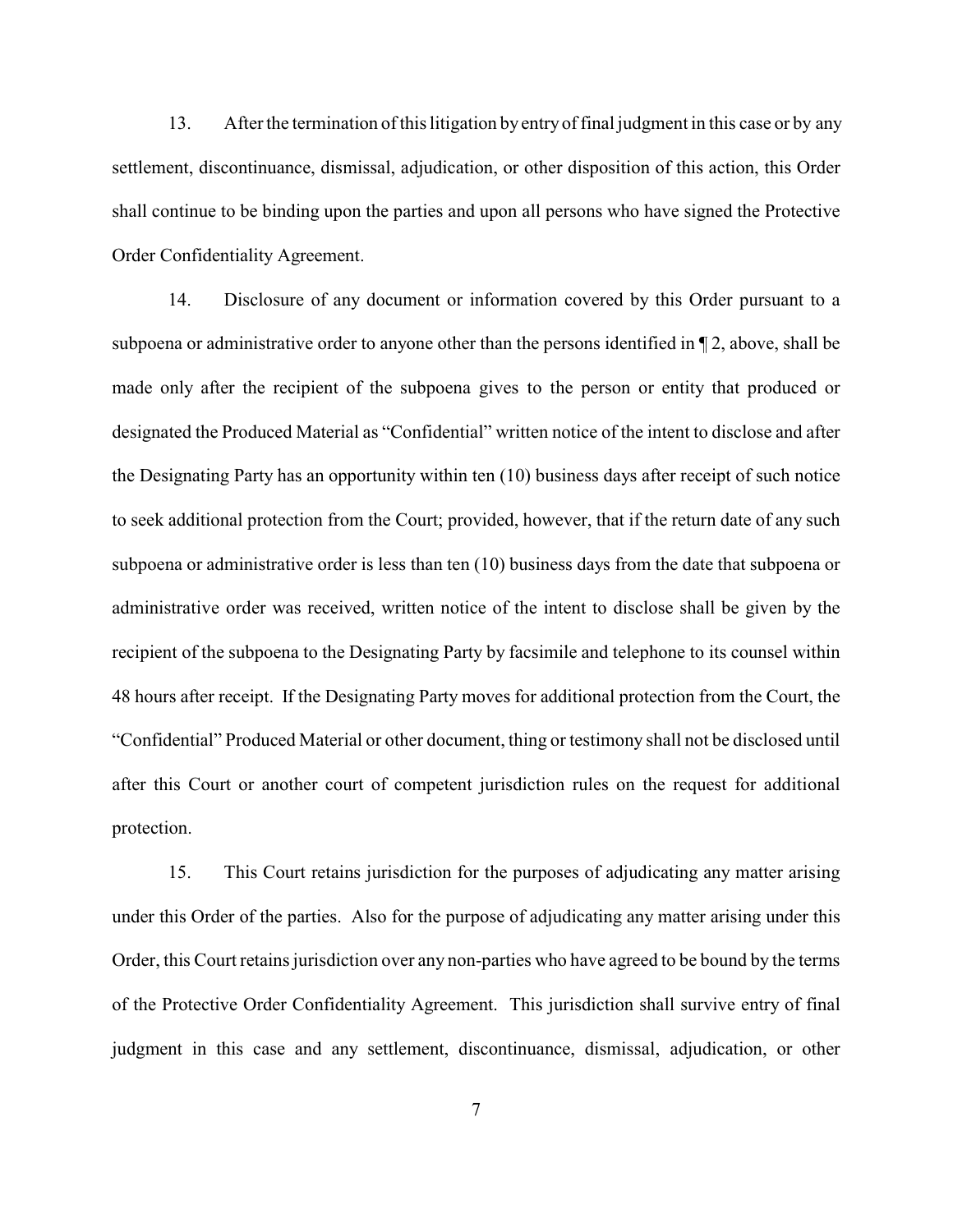disposition of this action, but shall not affect the finality of any order or judgment that otherwise would be final or appealable if this specified jurisdiction did not continue in effect.

16. Documents previously produced shall be retroactively designated by notice in writing of the designated class of each document by a bates number within thirty (30) days of the entry of this order. Documents unintentionally produced without designation as "Confidential" may be retroactively designated in the same manner, and shall be treated appropriately from the date written notice of the designation is provided to the receiving party.

17. Nothing in this Order shall be construed as a waiver of any objection which might be raised under the Federal Rules of Civil Procedure or the Federal Rules of Evidence.

18. Nothing in this Order shall be construed as an acknowledgment that any documents produced are "Confidential" under this terms of this Order. All parties reserve all objections to any such designation.

SO ORDERED, this the  $6<sup>th</sup>$  day of February, 2009.

/s/ David A. Sanders U. S. MAGISTRATE JUDGE

#### **AGREED AND STIPULATED TO:**

/s/ Karen D. Fultz Karen D. Fultz ATTORNEY FOR PLAINTIFF

/s/ J. Cal Mayo, Jr. J. Cal Mayo, Jr. ATTORNEY FOR DEFENDANT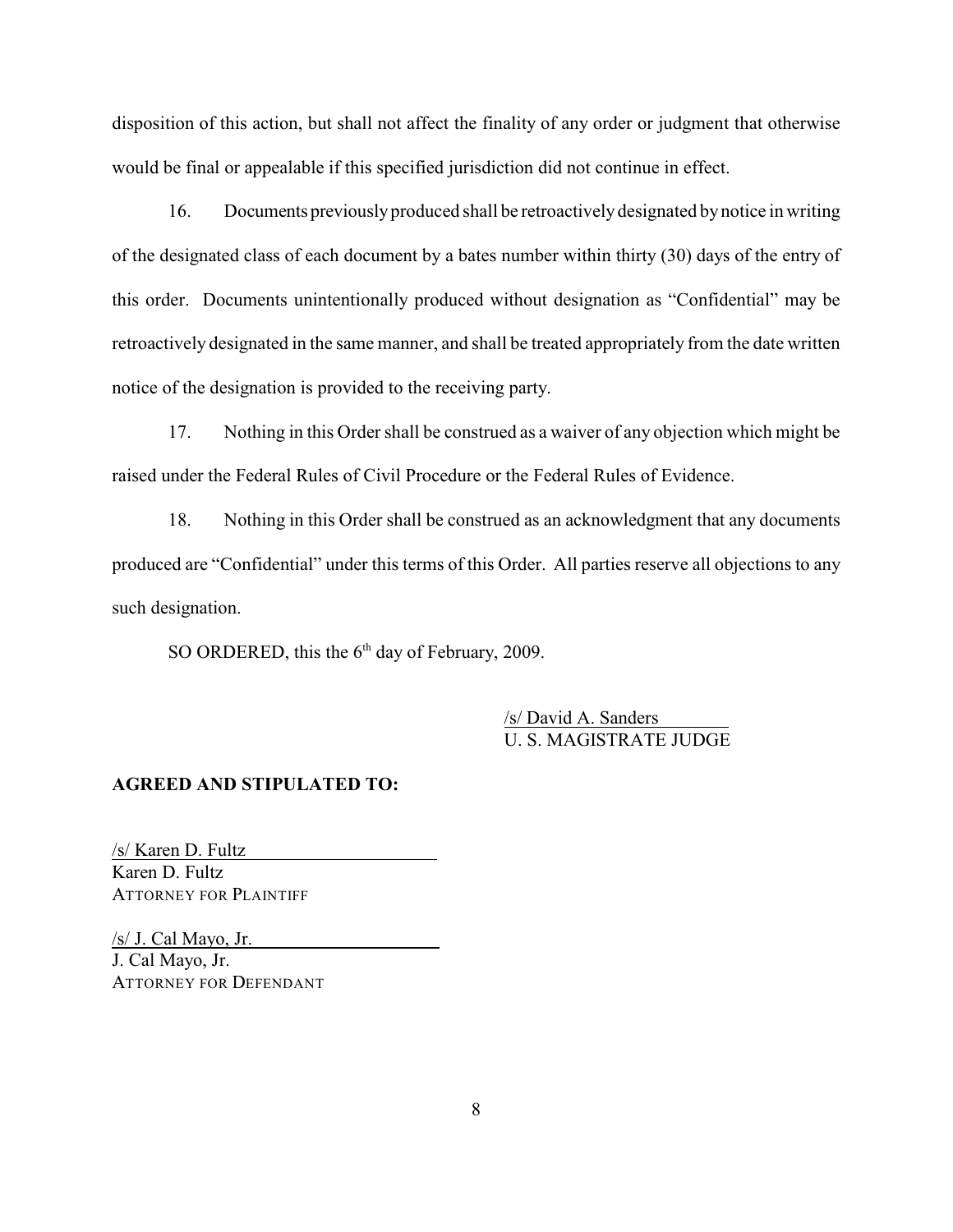### **IN THE UNITED STATES DISTRICT COURT FOR THE NORTHERN DISTRICT OF MISSISSIPPI GREENVILLE DIVISION**

#### ALLSTATE INSURANCE COMPANY PLAINTIFF

# V. NO. 4:08CV108-P-S

### HEWLETT-PACKARD COMPANY DEFENDANT

### **PROTECTIVE ORDER CONFIDENTIALITY AGREEMENT**

I acknowledge that I have been provided with a photocopy of the Agreed Protective Order entered by the Court in this case; that I have read and understand that Agreed Protective Order; and that I have had opportunity to consult with counsel of my choice about my obligations under that Order. I agree to be bound by all terms and conditions of that Order. I also understand that any violation of the Order by me or my agents may subject me to penalties for contempt of Court.

I agree to not make use of any information or material obtained pursuant to the Order other than for purposes of this litigation. I also agree to return to counsel of record, not later than 30 days after a demand for their return, any and all Produced Materials, as that term is defined in the Order, designated as "Confidential" pursuant to that Order and any and all copies of such Produced Materials and any and all materials derived from such Produced Materials.

| Name:      |  |
|------------|--|
| Company:   |  |
|            |  |
| Address:   |  |
|            |  |
|            |  |
| Telephone: |  |